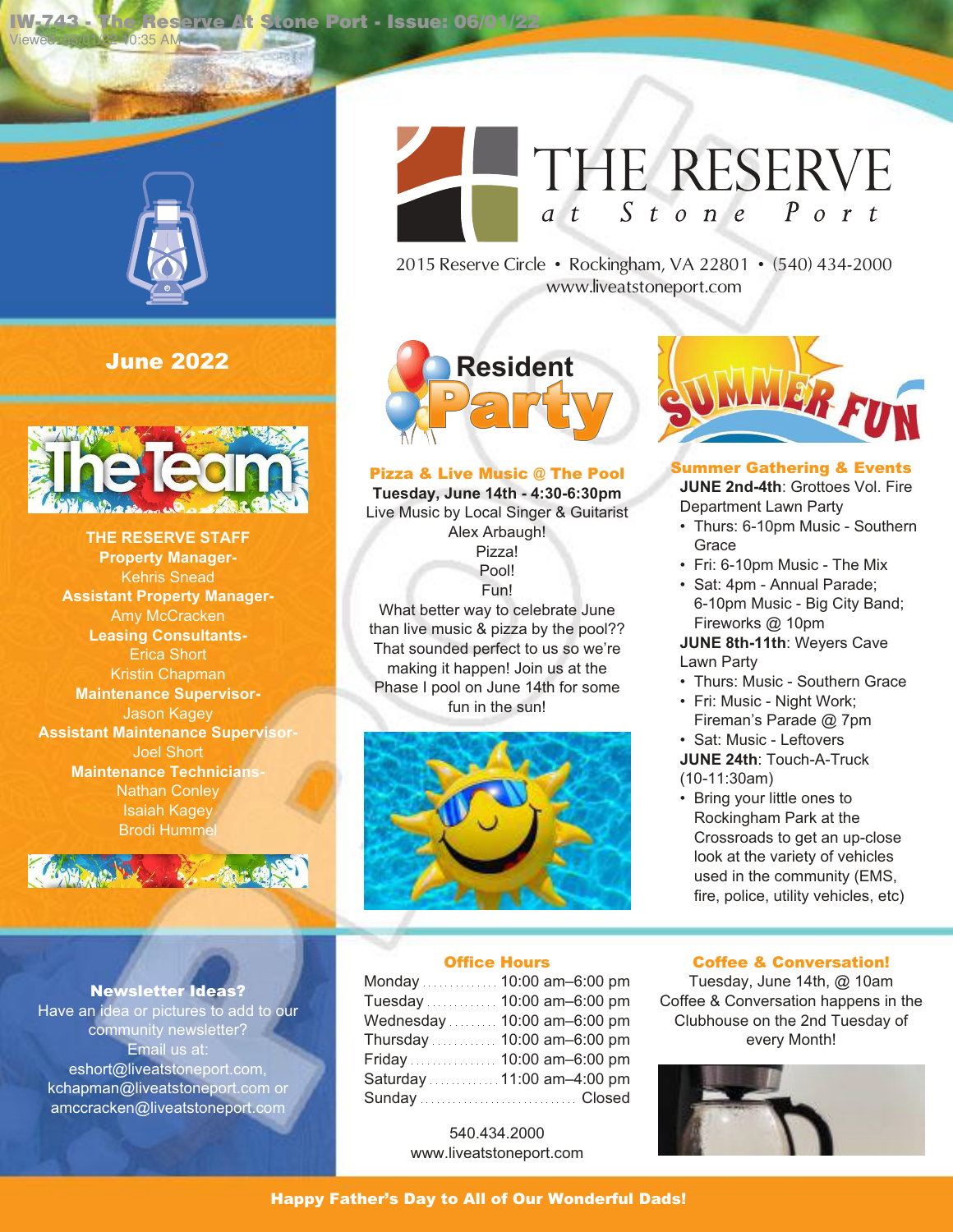

Viewed: 06/01/22 10:35 AM

**IW-743 - The Reserve At Stone Port - Issue: 06/01/22**

# **Roller Coasters of Virginia**

Busch Gardens, Williamsburg • PANTHEON - NOW OPEN!

- Pantheon™, the world's fastest multi-launch roller coaster, harnesses the speed and strength of five of the greatest Roman Gods.
- GRIFFON Floorless dive coaster with 205-foot drop
- ALPENGEIST Hurtle through six staggering inversions on one of the tallest, fastest coasters in the world
- TEMPESTO You want inversions? Face turns at 63 mph and inversions at 154 feet in the air!
- APOLLO'S CHARIOT A guest favorite. Hold on as this coaster drops from 210 feet!
- LOCH NESS MONSTER Get ready for full throttle action on the world's only double interlocking loop roller coaster
- INVADR Race through airtime hills and a 74-ft drop on this high-speed coaster
- VERBOLTEN A thrill so good it ought to be forbidden. Buckle-up for an Autobahn race through the Black Forest



# **Roller Coasters of Virginia Cont.**

Kings Dominion, Doswell

- TWISTED TIMBERS Steel and wood combine forces to bring you our newest roller coaster
- ANACONDA You'll be rocketed through 2,700 feet of track at speeds up to 50 miles per hour through an underwater tunnel, vertical loops, sharp twists, and turns.
- DOMINATOR The longest floorless steel roller coaster in the world, including one of the largest vertical loops in the world.
- FLIGHT OF FEAR Catapult from zero to 54 miles per hour in just four seconds on this heart-pounding adventure in total darkness through four inversions.
- GRIZZY Roar through 3,150 feet of track through a dense forest on this popular wooden roller coaster.
- INTIMIDATOR 305® One of the tallest, fastest and most thrilling roller coasters on the East Coast.
- TUMBILI, Virginia's first 4D Spin Coaster, is a thrilling roller coaster that suspends riders on either side of the track as the cars flip continuously throughout the ride.
- RACER 75 Twin racing trains compete for the finish on this traditional out and back wooden roller coaster.



# **Summer Fun Close to Home!**

**Massanutten WaterPark** Get ready for non-stop thrills at the Massanutten **Indoor WaterPark®**, always heated to 84° Fahrenheit. Children of all ages will delight in our water fortress, inflatable adventures, body slides, pools, lazy river floats, and hot tubs. If you want to take your aquatic experience to the next level, learn how to surf on our FlowRider® Endless Wave. No matter what adventure you choose, you'll be sure to meet new friends along the way!

# **The Outdoor WaterPark is open Memorial Day weekend to Labor Day weekend.**

Experience the thrill of riding one of our brand-new water slides - MASS Mayhem, Peak Plunge, or Valley

Vortex. Race your friends and family down our 296-feet mat racer or just relax in the wave pool as three foot waves keep you cool all day long. Don't forget to grab a bite to eat at The Chill Grill, test your gaming skills at Diamond Jim's Arcade, and purchase towels and must have souvenirs at MerchanDice Surf Shop. **Hungry??**

# The Snack Shack provides quick counter-service where you can take a break from all the WaterPark fun and grab a fulfilling meal. The Snack Shack offers hamburgers, personal pizzas, desserts, and deli sandwiches along with combo meals! The Chill Grill offers cabana and poolside favorites, including tacos, wraps, salads and sandwiches. An awesome place to enjoy lunch and a cool beverage as you take in the action all around you! Located at the Outdoor WaterPark.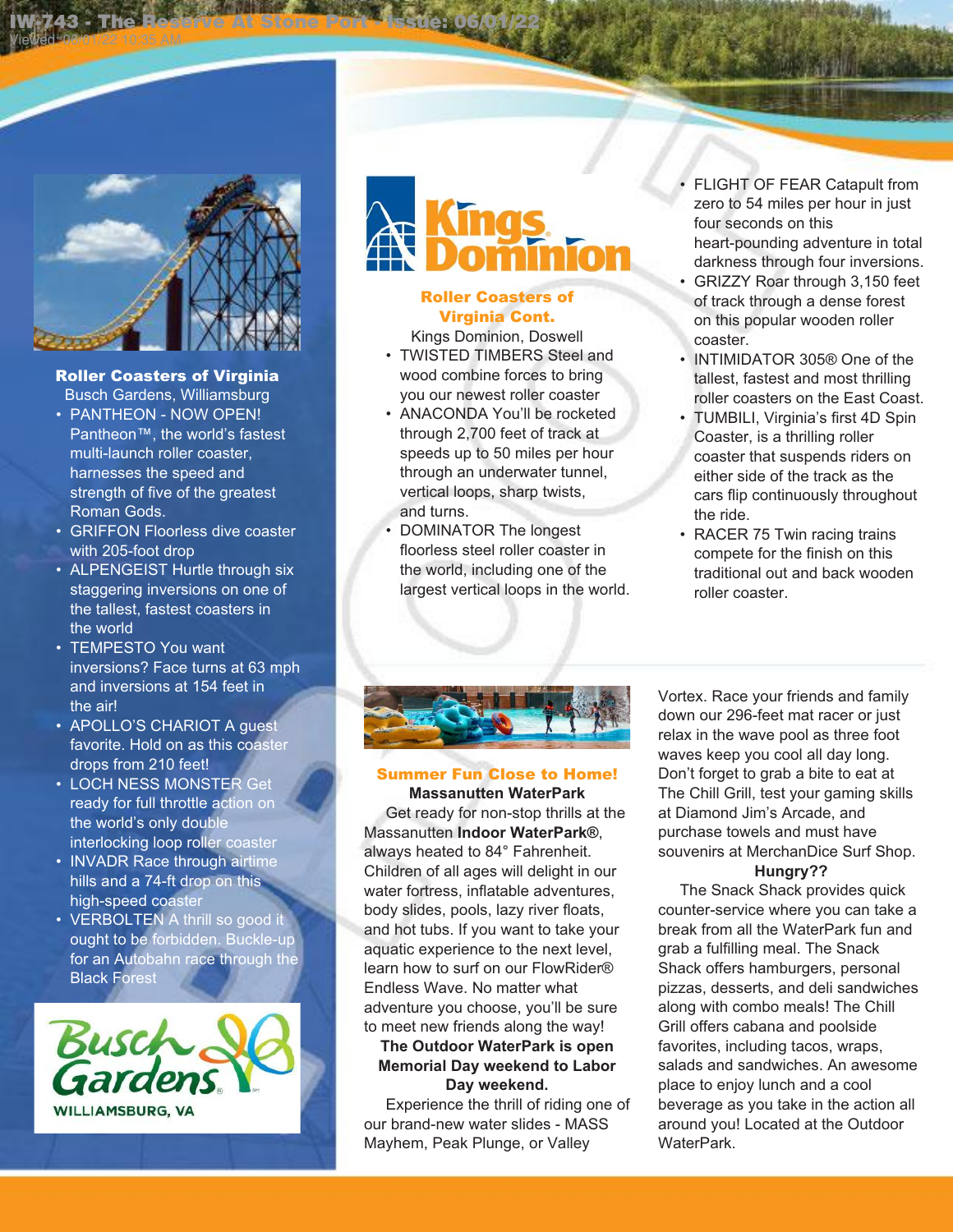**IW-743 - The Reserve At Stone Port - Issue: 06/01/22** Viewed: 06/01/22 10:35 AM

**Difference of the authority** 

### **Father's Day Hero Stones**

These painted rocks are ideal for Father's Day! Create these stones that come with their own case and make great paperweights!

Supplies:

- Small wooden crate
- 6 smooth stones
- Black and white acrylic paint
- Paint pens or colored Sharpies
- Acrylic sealer matte or stain finsh **Instructions**
- Paint the stones black and let dry completely. When dry, paint a circle on the stone with white paint. You will probably need 2-3 coats to cover; allow to dry between coats.
- Sand the wooden crate and paint it black. When dry, sand the edges to expose the wood underneath. Use a white paint pen to write "my dad is ..." across the front on both sides.
- Use colored paint pens to write the following words in the white circle of the stones: strong, brave, smart, loving, honorable, my hero.
- Use black paint pen to add small dots all around the inside edge of the white circles.
- Allow everything to dry for several hours. Sharpies will run when sprayed with sealer if not allowed to dry completely so be sure not to skimp on this step!
- Spray the crate and the stones with acrylic sealer. When dry, apply a second coat.





**Fresh Strawberry Pie**

Ingredients: 1 sheet refrigerated pie crust 3/4 cup sugar 2 tbsp cornstarch 1 cup water 1 package (3 oz) strawberry gelatin 4 cups sliced fresh strawberries Whipped cream (optional) Directions:

- Preheat oven to 450°. Unroll crust into a 9-in. pie plate. Trim edge. Line unpricked crust with a double thickness of heavy-duty foil or parchment. Bake 8 minutes. Remove foil; bake 5 minutes longer. Cool on a wire rack.
- In a small saucepan, combine the sugar, cornstarch and water until smooth. Bring to a boil; cook and stir until thickened, about 2 minutes. Remove from the heat; stir in gelatin until dissolved. Refrigerate until slightly cooled, 15-20 minutes.
- Meanwhile, arrange strawberries in the crust. Pour gelatin mixture over berries. Refrigerate until set. If desired, serve with whipped cream.

Want to save time? Try using whole strawberries (instead of sliced) and arrange them pointed side up in the pie crust.

**Wit & Wisdom**

"As long as you are being true to yourself, you will always find happiness." —Amber Riley

Happiness isn't always the big things. Happiness is actually the little things, the little moments that make up our day." —Sheryl Sandberg

> "It is not how much we have, but how much we enjoy, that makes happiness." —Charles Spurgeon

"Happiness is within. It has nothing to do with how much applause you get or how many people praise you. Happiness comes when you believe that you have done something truly meaningful." —Martin Yan

"If you're grateful, you can find happiness in everything." —Pharrell Williams

"If you want happiness for an hour, take a nap. If you want happiness for a day, go fishing. If you want happiness for a year, inherit a fortune. If you want happiness for a lifetime, help someone else." —Chinese proverb

"One of the secrets of a happy life is continuous small treats." —Iris Murdoch

"We get to determine our own happily ever after for ourselves." —Jennifer Aniston

"Do not set aside your happiness. Do not wait to be happy in the future. The best time to be happy is always now." —Roy T. Bennett